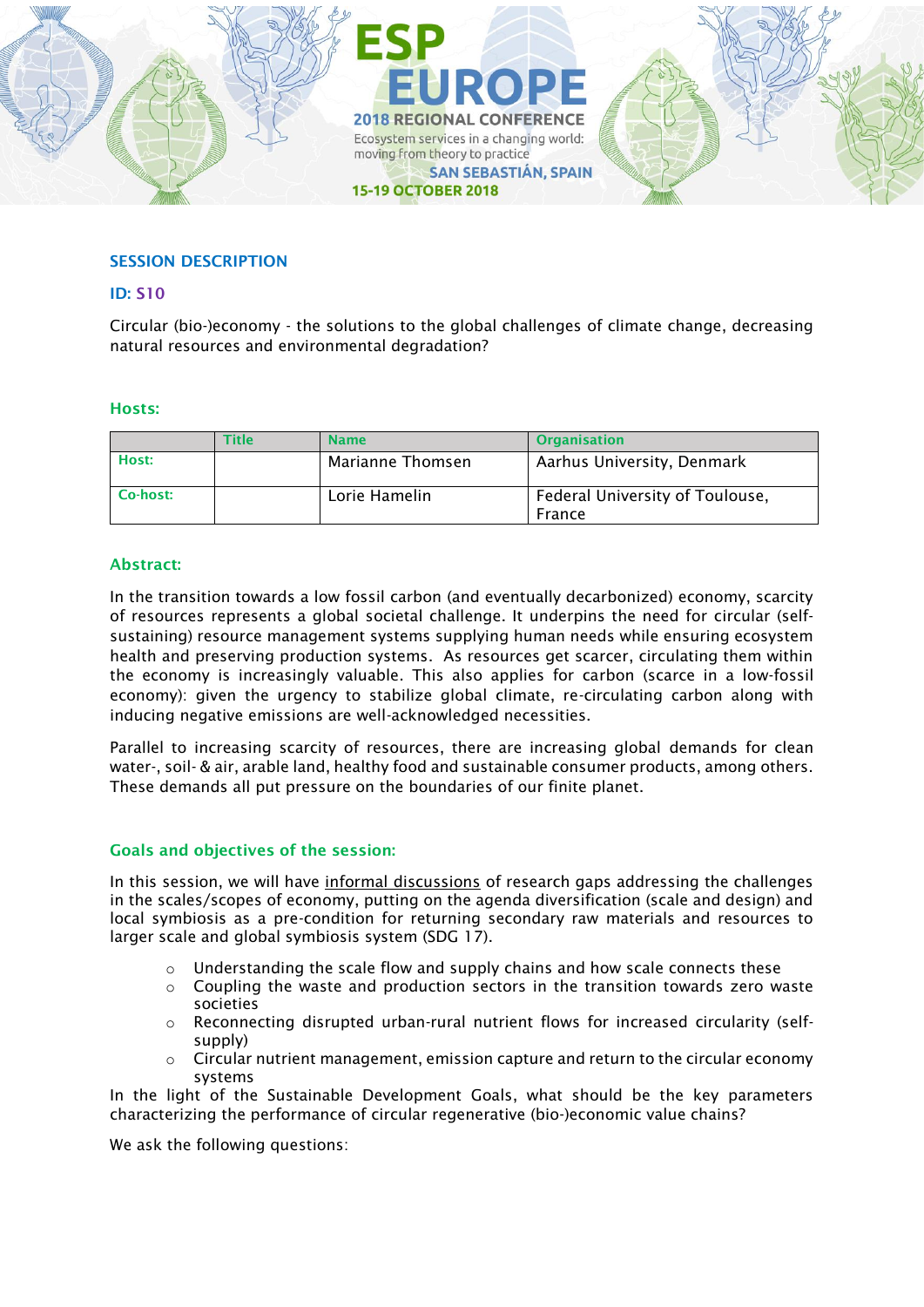

- How do we measure key performance parameters of existing production and consumption systems and their transition into towards climate neutral systems self-supplying ability to interact with nature to sustain heathy ecosystems and their services; e.g. the provision of resources in a circular bioeconomy?
- How do we ensure that the various forms of emerging use of primary and secondary biomass resources are restorative by design?

If you think you can contribute to answering at least one of these questions – this is your session!

# Planned output / Deliverables:

During the meeting, we will reflect on and have informal discussing the above questions.

We will discuss the opportunity of contributing to the special issue "*[Ecosystem Services in a](https://www.mdpi.com/journal/sustainability/special_issues/Ecosystem_Services_Circular_Economy)  Bio- [and Circular Economy](https://www.mdpi.com/journal/sustainability/special_issues/Ecosystem_Services_Circular_Economy)*" in the open Access Journal Sustainability will be explored during the session.

We hope to stimulate discussion on the transition into decentralize resource management for local diversification (scale and design) and local symbiosis as a pre-condition for returning secondary raw materials and resources to larger scale and global symbiosis system. This includes raising awareness on the ecosystem service concept at local multiple stakeholder level, business as well as in European policy-making and the wider public.

We will be happy to receive wishes for future activities within the SWG10, project ideas and ideas for collaborative papers addressing the key issues of the SWG is welcomed.

## Related to ESP Working Group/National Network:

[Sectoral Working Groups 10: S10](https://www.es-partnership.org/swg-10-es-in-the-circular-bio-economy/) – ES in the circular (bio-) economy